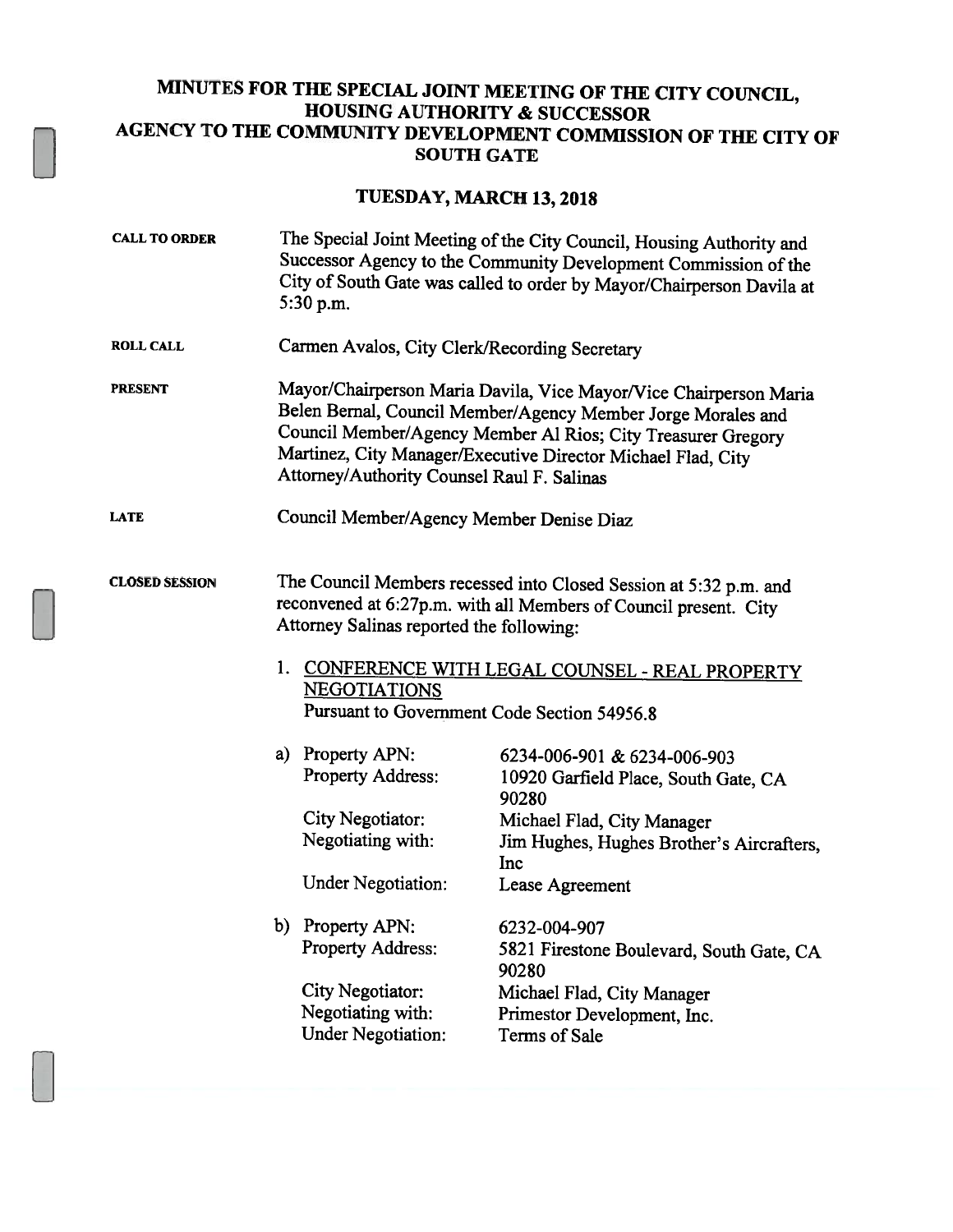CONTINUED c) Property APN: 6204-025-039 Under Negotiation:

Property Address: <sup>9019</sup> Long Beach Boulevard, South Gate CA, 90280 City Negotiator: Michael Flad, City Manager Negotiating with: Jon Ungvari Co. Trust<br>
Hoter Negotiation: Terms of Purchase

Raul Salinas, City Attorney reported that the City Council, Housing Authority and Successor Agency to the Community Development Commission all held <sup>a</sup> joint meeting. Each Council Member sits on the Housing Authority and Successor Agency. It is a meeting of three (3) entities represented by the individual who also serves as our Mayor, Vice Mayor and Council Members and there was <sup>a</sup> joint meeting to discuss three parcels of real property.

Item la related to the property located at <sup>10920</sup> Garfield Place, Item lb related to the property located at <sup>5821</sup> Firestone Boulevard and Item Ic related to the property located at <sup>9019</sup> Long Beach Boulevard.

On items la and lb the City Council, Housing Authority and Successor Agency received a report by City staff and upon the completion of that report, there is no reportable action.

On item ic the property is adjacent to another property and in connection to that property the City Attorney recused himself from participating in any discussion only because the City Attorney's involvement with the non-profit organization on <sup>a</sup> volunteer basis has expresse<sup>d</sup> an interest in the adjacent properties to avoid the appearance of any kind of conflict of interest. The City Manager will repor<sup>t</sup> out for this property.

Mike Flad, City Manager reported that like items 1a and 1b the City Council received a report from City staff, provided limited direction and there is no additional information to be reported at this time.

Attorney Salinas stated that during the course of the Closed Session, almost at the very beginning the City Council was joined by Council Member Diaz, who participated throughout the entire presentation.

Mayor Davila asked if anyone in the audience wishes to spea<sup>k</sup> on this item.

Virginia Johnson, 5751 McKinley Avenue asked if the Primestor Development is looking to buy the Sam's Club property.

Seeing no one else come forward Mayor Davila closed the audience portion.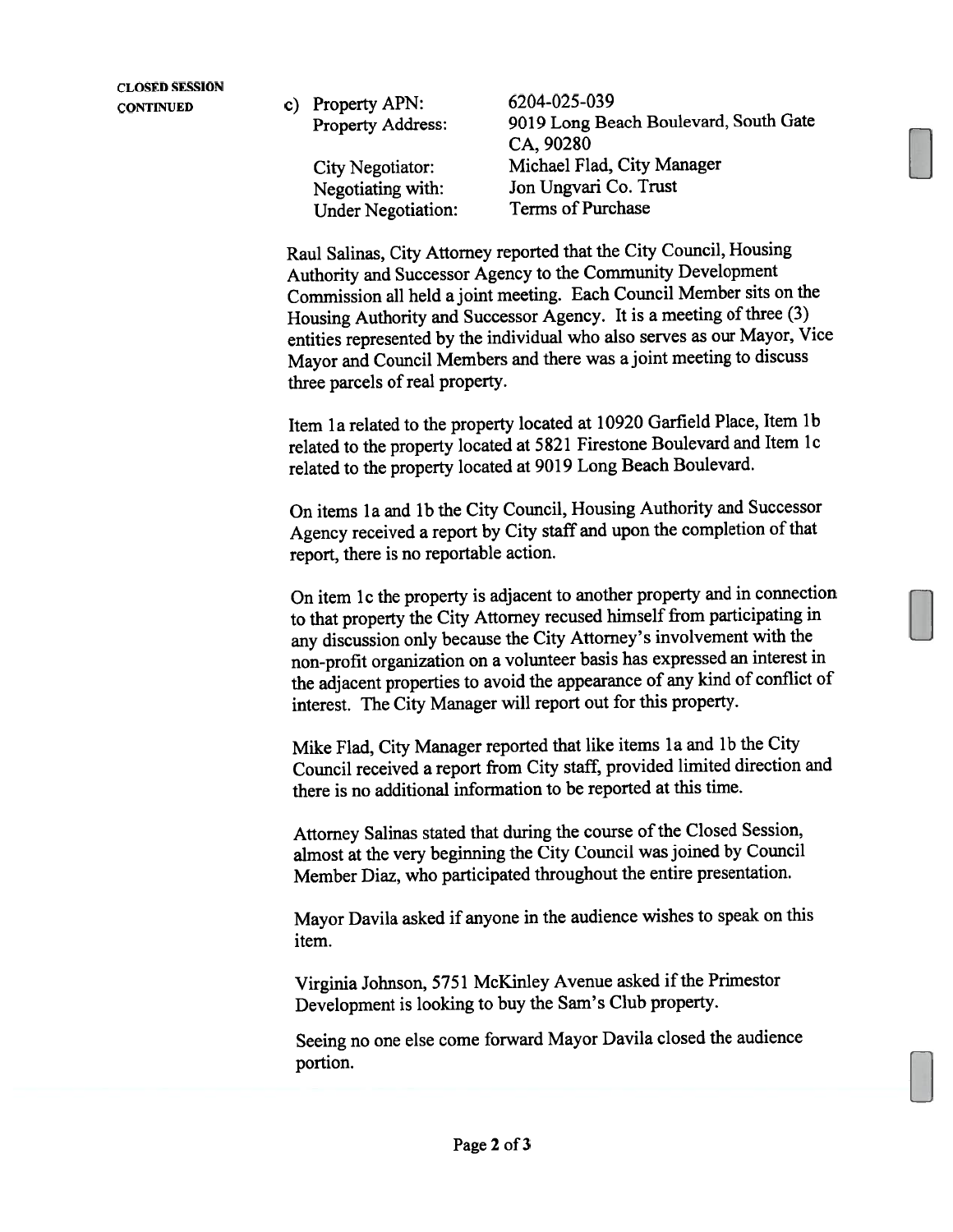CLOSED SESSION **CONTINUED** EXCUSED FROM MEETING 1 LAND USE ADJOURNMENT Attorney Salinas responded that Item lb does not relate to the actual Sam's Club property the City owns. A parcel of land near the Sam's Club but it is not the Sam's Club parcel. At this time, Council Member Diaz was excused from the meeting and departed from the Council Chambers. The City Council/Successor Agency/Housing Authority Members received and filed an update on the status and development potential for opportunity sites owned by the City of South Gate, the Successor Agency to the South Gate Community Development Commission, and the South Gate Housing Authority. Council Member Morales adjourned the meeting at 6:50 p.m. and seconded by Vice Mayor Bernal

## PASSED and APPROVED this 24<sup>th</sup> day of April, 2018.

María Belén Bernal, Mayor, Carmen Avalos, City Clerk